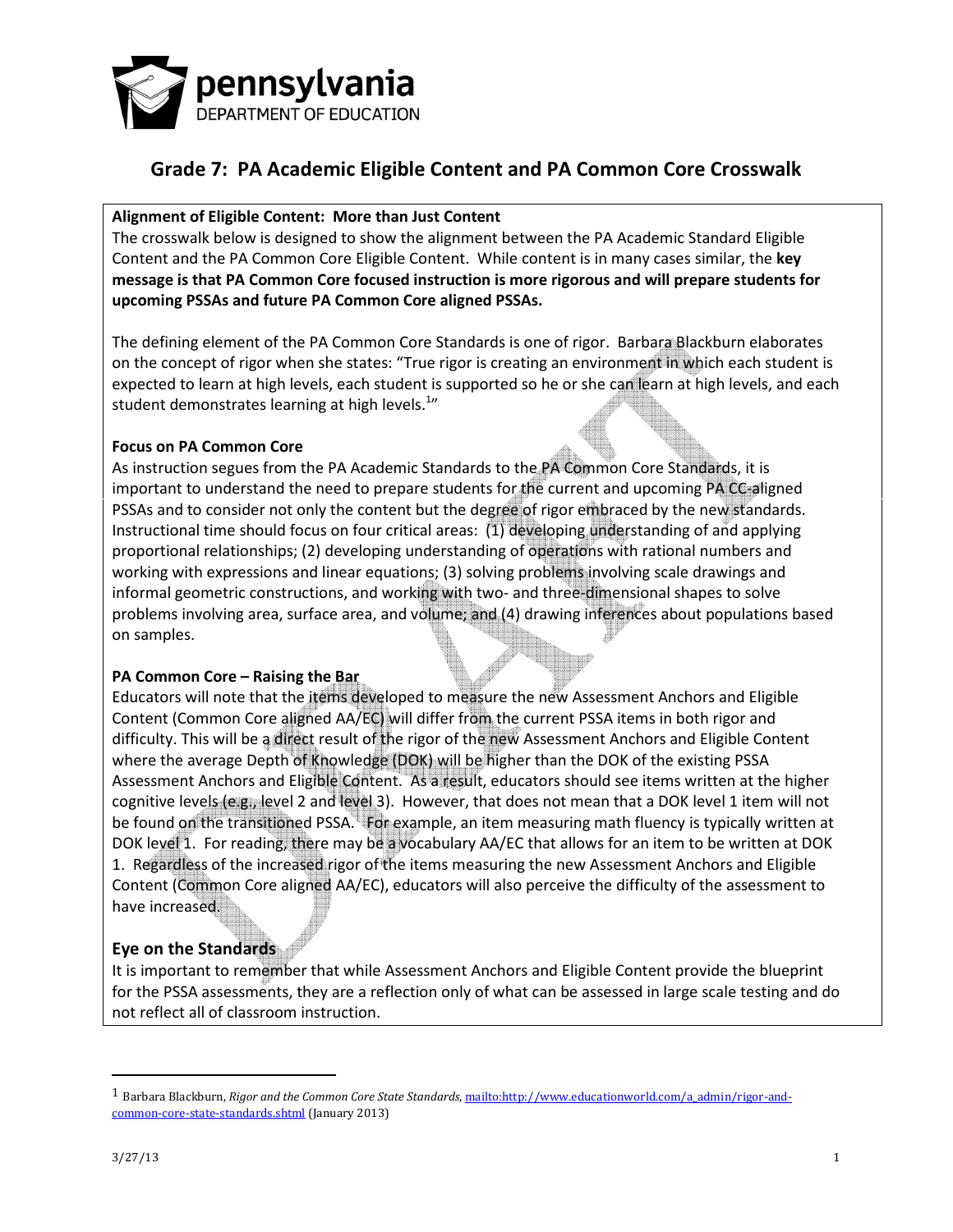

| <b>PA Academic Standards Eligible</b><br><b>Content</b>                        | <b>PA Common Core Standards Eligible</b><br><b>Content</b>                                              | <b>Comment</b>                  |
|--------------------------------------------------------------------------------|---------------------------------------------------------------------------------------------------------|---------------------------------|
| <b>M7.A Numbers and Operations</b>                                             | M07.A-N The Number System                                                                               |                                 |
| M7.A.1.1.1 Convert between fractions,                                          | <b>M07.A-R Ratios and Proportional Relationships</b><br>M07.A-N.1.1.1 Apply properties of operations to | PACCS goes beyond fractions     |
|                                                                                |                                                                                                         |                                 |
| decimals and/or percent's (e.g., $20\% = 0.2 =$                                | add and subtract rational numbers, including<br>real-world contexts.                                    |                                 |
| 1/5) (terminating decimals only).<br>M7.A.1.2.1 Compare and/or order integers, | <b>Intentionally Blank</b>                                                                              | Not specifically addressed in   |
| mixed numbers, fractions and decimals                                          |                                                                                                         | PACCS Eligible Content          |
| (fractions and decimals may be mixed - no                                      |                                                                                                         |                                 |
| more than 5 numbers in a set to be                                             |                                                                                                         |                                 |
| ordered).                                                                      |                                                                                                         |                                 |
| M7.A.1.2.2 Locate/identify decimals,                                           | M07.A-N.1.1.2 Represent addition and                                                                    | PACCS extends to addition and   |
| fractions, mixed numbers and/or integers                                       | subtraction on a horizontal or vertical number                                                          | subtraction                     |
| on a number line (a mix of these number                                        | line.                                                                                                   |                                 |
| forms may be on the same number line).                                         |                                                                                                         |                                 |
| M7.A.2.1.1 Use the order of operations to                                      | M07.A-N.1.1.1 Apply properties of operations to                                                         | PACCS focuses on rational       |
| simplify numerical expressions (may use                                        | add and subtract rational numbers, including                                                            | numbers, their operations and   |
| parentheses, brackets, +, -, x, 2, squares up                                  | real-world contexts.                                                                                    | using in real world situations  |
| to 102 and cubes up to 43; whole numbers                                       | M07.A-N.1.1.3 Apply properties of operations to                                                         |                                 |
| only).                                                                         | multiply and divide rational numbers, including                                                         |                                 |
|                                                                                | real-world contexts; demonstrate that the                                                               |                                 |
|                                                                                | decimal form of a rational number terminates or                                                         |                                 |
|                                                                                | eventually repeats.                                                                                     |                                 |
| M7.A.2.2.1 Write ratios to compare                                             | M07.A-R.1.1.1 Compute unit rates associated                                                             | PACCS extends to computing      |
| quantities (e.g., ratio of boys to girls).                                     | with ratios of fractions, including ratios of                                                           | ratios and into expressions     |
|                                                                                | lengths, areas and other quantities measured in<br>like or different units. Example: If a person walks  |                                 |
|                                                                                | 1/2 mile in each 1/4 hour, compute the unit rate                                                        |                                 |
|                                                                                | as the complex fraction 1/2 / 1/4 miles per hour,                                                       |                                 |
|                                                                                | equivalently 2 miles per hour.                                                                          |                                 |
|                                                                                | M07.A-R.1.1.4 Represent proportional                                                                    |                                 |
|                                                                                | relationships by equations. Example: If total cost                                                      |                                 |
|                                                                                | t is proportional to the number n of items                                                              |                                 |
|                                                                                | purchased at a constant price p, the relationship                                                       |                                 |
|                                                                                | between the total cost and the number of items                                                          |                                 |
|                                                                                | can be expressed as $t = pn$ .                                                                          |                                 |
| M7.A.2.2.2 Solve for a variable in a given                                     | M07.A-R.1.1.2 Determine whether two                                                                     | PACCS extends properties to the |
| proportion.                                                                    | quantities are proportionally related (e.g., by                                                         | coordinate plane                |
|                                                                                | testing for equivalent ratios in a table, or                                                            |                                 |
|                                                                                | graphing on a coordinate plane and observing                                                            |                                 |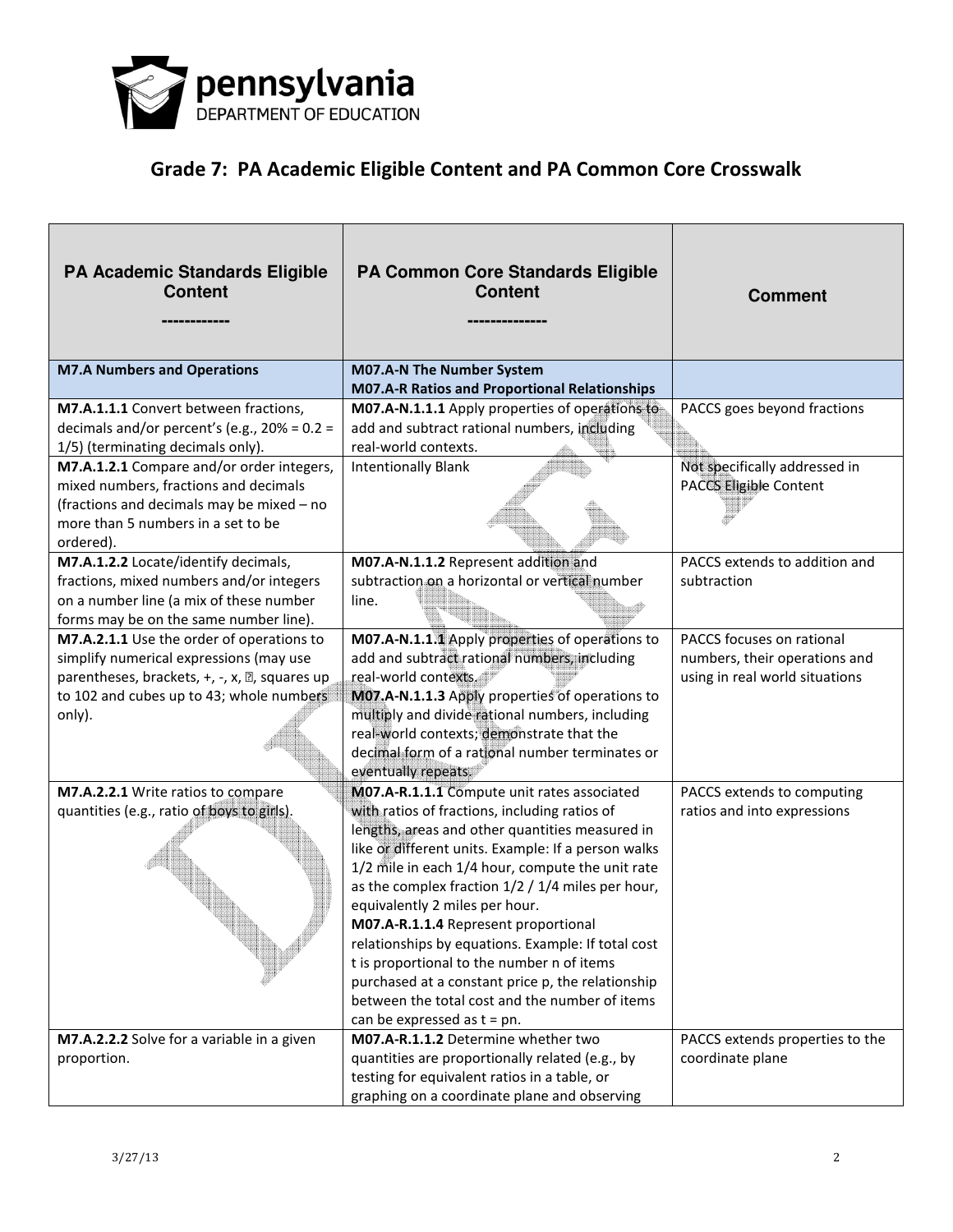

| <b>PA Academic Standards Eligible</b><br><b>Content</b>                                                                                        | <b>PA Common Core Standards Eligible</b><br><b>Content</b>                                                                                                                                                                                                                                                                                                                                                                                                                                                                                                                                                                                                                                                                                    | <b>Comment</b>                             |
|------------------------------------------------------------------------------------------------------------------------------------------------|-----------------------------------------------------------------------------------------------------------------------------------------------------------------------------------------------------------------------------------------------------------------------------------------------------------------------------------------------------------------------------------------------------------------------------------------------------------------------------------------------------------------------------------------------------------------------------------------------------------------------------------------------------------------------------------------------------------------------------------------------|--------------------------------------------|
|                                                                                                                                                | whether the graph is a straight line through the<br>origin).<br>M07.A-R.1.1.5 Explain what a point $(x, y)$ on the<br>graph of a proportional relationship means in<br>terms of the situation, with special attention to<br>the points (0, 0) and (1, r) where $r$ is the unit<br>rate.                                                                                                                                                                                                                                                                                                                                                                                                                                                       |                                            |
| M7.A.2.2.3 Use proportions to determine if<br>two quantities are equivalent (e.g., similar<br>figures, prices of different sized items, etc.). | M07.A-R.1.1.2 Determine whether two<br>quantities are proportionally related (e.g., by<br>testing for equivalent ratios in a table, or<br>graphing on a coordinate plane and observing<br>whether the graph is a straight line through the<br>origin).                                                                                                                                                                                                                                                                                                                                                                                                                                                                                        | PACCS also graphs on a<br>coordinate plane |
| M7.A.2.2.4 Calculate and/or apply unit<br>rates or unit prices (terminating decimals<br>through the hundredth place only).                     | M07.A-R.1.1.3 Identify the constant of<br>proportionality (unit rate) in tables, graphs,<br>equations, diagrams, and verbal descriptions of<br>proportional relationships.<br>M07.A-R.1.1.6<br>Use proportional relationships to solve multi-<br>step ratio and percent problems.<br>Examples: simple interest, tax, markups and<br>markdowns, gratuities and commissions, fees,<br>percent increase and decrease.                                                                                                                                                                                                                                                                                                                            | PACCS also graphs on a<br>coordinate plane |
| M7.A.2.2.5 Select and/or use ratios or<br>proportions to solve problems.                                                                       | MO7.A-R.1.1.1 Compute unit rates associated<br>with ratios of fractions, including ratios of<br>lengths, areas and other quantities measured in<br>like or different units. Example: If a person walks<br>1/2 mile in each 1/4 hour, compute the unit rate<br>as the complex fraction $1/2$ / $1/4$ miles per hour,<br>equivalently 2 miles per hour.<br>M07.A-R.1.1.4 Represent proportional<br>relationships by equations. Example: If total cost<br>t is proportional to the number n of items<br>purchased at a constant price p, the relationship<br>between the total cost and the number of items<br>can be expressed as $t = pn$ .<br>M07.A-R.1.1.6 Use proportional relationships to<br>solve multi-step ratio and percent problems. | PACCS details types of problems            |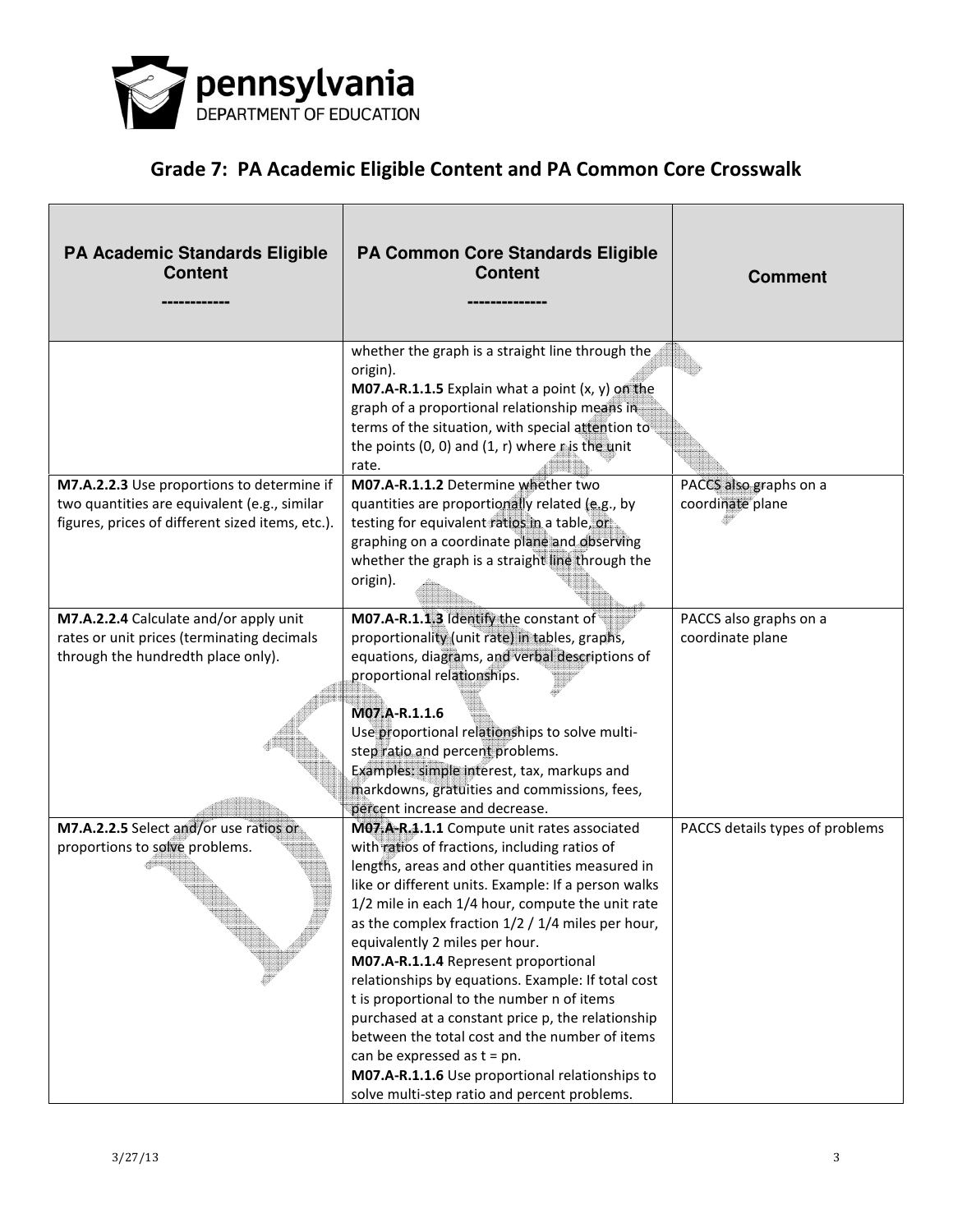

| <b>PA Academic Standards Eligible</b><br><b>Content</b>                                                                                                                                                                                                                                                                                                                                                                        | PA Common Core Standards Eligible<br><b>Content</b>                                                                                                                                                                                                                                                                                                                                                                                                                                                                                                                                                                                                             | <b>Comment</b>                                           |
|--------------------------------------------------------------------------------------------------------------------------------------------------------------------------------------------------------------------------------------------------------------------------------------------------------------------------------------------------------------------------------------------------------------------------------|-----------------------------------------------------------------------------------------------------------------------------------------------------------------------------------------------------------------------------------------------------------------------------------------------------------------------------------------------------------------------------------------------------------------------------------------------------------------------------------------------------------------------------------------------------------------------------------------------------------------------------------------------------------------|----------------------------------------------------------|
|                                                                                                                                                                                                                                                                                                                                                                                                                                | Examples: simple interest, tax, markups and<br>markdowns, gratuities and commissions, fees<br>percent increase and decrease.                                                                                                                                                                                                                                                                                                                                                                                                                                                                                                                                    |                                                          |
| M7.A.2.2.6 Use proportions to find the<br>missing length of a side in similar figures.                                                                                                                                                                                                                                                                                                                                         | M07.A-R.1.1.2 Determine whether two<br>quantities are proportionally related (e.g., by<br>testing for equivalent ratios in a table, or<br>graphing on a coordinate plane and observing<br>whether the graph is a straight line through the<br>origin).<br>M07.A-R.1.1.3 Identify the constant of<br>proportionality (unit rate) in tables, graphs,<br>equations, diagrams, and verbal descriptions of<br>proportional relationships.<br>M07.A-R.1.1.5 Explain what a point $(x, y)$ on the<br>graph of a proportional relationship means in<br>terms of the situation, with special attention to<br>the points (0, 0) and $(1, r)$ where r is the unit<br>rate. | PACCS addresses properties<br>within a coordinate plane  |
| M7.A.3.1.1 Estimate answers to problems<br>involving whole numbers, decimals,<br>fractions or mixed numbers.                                                                                                                                                                                                                                                                                                                   | Intentionally Blank                                                                                                                                                                                                                                                                                                                                                                                                                                                                                                                                                                                                                                             | Not specifically addressed in<br>PACCS Eligible Content. |
| M7.A.3.2.1 Solve problems involving<br>operations (+, -, x, $\mathbb{Z}$ ) of whole numbers,<br>decimals, fractions, or mixed numbers<br>(straight computation or word problems).                                                                                                                                                                                                                                              | M07.A-N.1.1.3 Apply properties of operations to<br>multiply and divide rational numbers, including<br>real-world contexts; demonstrate that the<br>decimal form of a rational number terminates or<br>eventually repeats.                                                                                                                                                                                                                                                                                                                                                                                                                                       | PACCS extends beyond straight<br>computation problems    |
| M7.A.3.2.2 Solve problems involving<br>addition and subtraction of integers.                                                                                                                                                                                                                                                                                                                                                   | M07.A-N.1.1.1 Apply properties of operations to<br>add and subtract rational numbers, including<br>real-world contexts.                                                                                                                                                                                                                                                                                                                                                                                                                                                                                                                                         | PACCS incudes rational numbers                           |
| <b>M7.B Measurement</b>                                                                                                                                                                                                                                                                                                                                                                                                        | <b>M07.C-G Geometry</b>                                                                                                                                                                                                                                                                                                                                                                                                                                                                                                                                                                                                                                         |                                                          |
| M7.B.1.1.1 Add, subtract, or convert<br>measurements, using only the units below,<br>with and without regrouping (e.g., $4ft - 2ft$<br>$Sin = 1ft$ 7in). Answer should be converted<br>to the largest whole unit (e.g., $37oz = 2$ Lb.<br>5oz or 39 in = 1 yd. 3 in. Conversion chart<br>provided on the reference sheet.<br>$\bullet$ In, ft., yd.<br>. Fl oz., cup, pint, quart, gallon, oz., lb.<br>• sec, min, hours, days | <b>Intentionally Blank</b>                                                                                                                                                                                                                                                                                                                                                                                                                                                                                                                                                                                                                                      | Not specifically addressed in<br>PACCS Eligible Content  |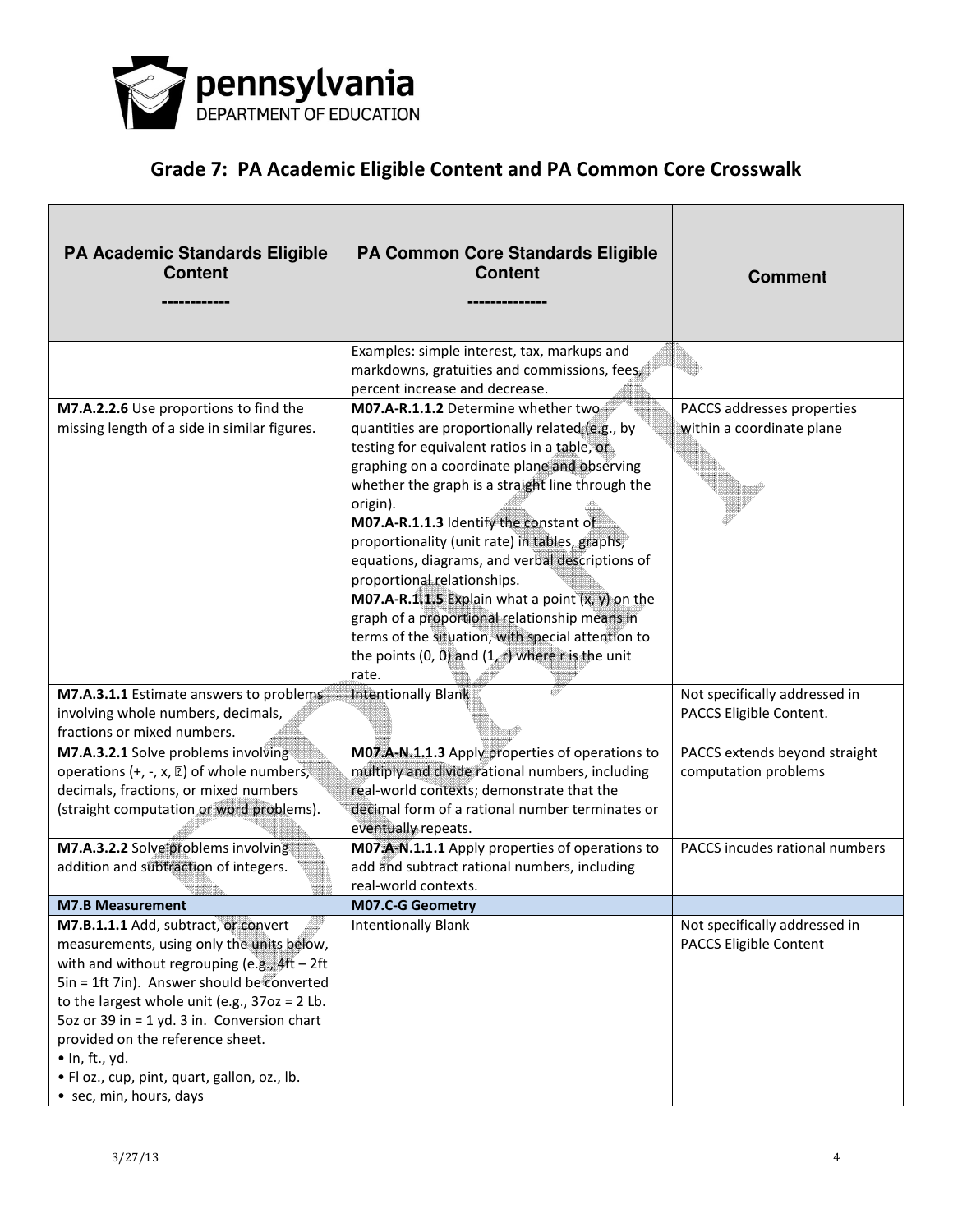

| <b>PA Academic Standards Eligible</b><br><b>Content</b>                                                                                                                                                                           | PA Common Core Standards Eligible<br><b>Content</b>                                                                                                                                                                                                                                                                                                                                                                         | <b>Comment</b>                                               |
|-----------------------------------------------------------------------------------------------------------------------------------------------------------------------------------------------------------------------------------|-----------------------------------------------------------------------------------------------------------------------------------------------------------------------------------------------------------------------------------------------------------------------------------------------------------------------------------------------------------------------------------------------------------------------------|--------------------------------------------------------------|
| • metric units including milli, centi and kilo<br>$(m, g \text{ or } L)$                                                                                                                                                          |                                                                                                                                                                                                                                                                                                                                                                                                                             |                                                              |
| M7.B.2.1.1 Develop and/or use strategies<br>to find the perimeter and/or area of<br>compound figures (compound figures<br>should only include quadrilaterals and<br>triangles). Area formulas provided on the<br>reference sheet. | M07.C-G.2.2.1 Find the area and circumference<br>of a circle. Solve problems involving area and<br>circumference of a circle(s). Formulas will be<br>provided.<br>M07.C-G.2.2.2 Solve real-world and<br>mathematical problems involving area, volume,<br>and surface area of two and three-dimensional<br>objects composed of triangles, quadrilaterals,<br>polygons, cubes, and right prisms. Formulas will<br>be provided | PAVVS extends to circles and<br>three-dimensional objects    |
| M7.B.2.1.2 Find the circumference and/or<br>area of circles (formulas provided on the<br>reference sheet).                                                                                                                        | M07.C-G.2.2.1 Find the area and circumference<br>of a circle. Solve problems involving area and<br>circumference of a circle(s). Formulas will be<br>provided.                                                                                                                                                                                                                                                              | PACCS addresses area                                         |
| M7.B.2.1.3 Find the area of triangles<br>and/or all types of parallelograms<br>(formulas provided on the reference<br>sheet).                                                                                                     | <b>Intentionally Blank</b>                                                                                                                                                                                                                                                                                                                                                                                                  | Not specifically addressed in<br>PACCS Eligible Content      |
| M7.B.2.2.1 Interpret and/or apply scales<br>shown on maps, blueprints, models, etc.                                                                                                                                               | <b>Intentionally Blank</b>                                                                                                                                                                                                                                                                                                                                                                                                  | Not specifically addressed in<br>PACCS Eligible Content      |
| M7.B.2.2.2 Determine and/or apply an<br>appropriate scale for reduction or<br>enlargement.                                                                                                                                        | Intentionally Blank                                                                                                                                                                                                                                                                                                                                                                                                         | Not specifically addressed in<br>PACCS Eligible Content      |
| <b>M7.C Geometry</b>                                                                                                                                                                                                              | M07.C-G Geometry                                                                                                                                                                                                                                                                                                                                                                                                            |                                                              |
| M7.C.1.1.1 Identify, describe and/or define<br>diameter, radius, chord and/or<br>circumference in circles.                                                                                                                        | M07.C-G.2.2.1 Find the area and circumference<br>of a circle. Solve problems involving area and<br>circumference of a circle(s). Formulas will be<br>provided.                                                                                                                                                                                                                                                              | PACCS addresses area                                         |
| M7.C.1.1.2 Solve problems involving the<br>relationship between the radius and<br>diameter of the same circle.                                                                                                                    | M07.C-G.1.1.1 Solve problems involving scale<br>drawings of geometric figures, including finding<br>length and area.<br>M07.C-G.2.2.1 Find the area and circumference<br>of a circle. Solve problems involving area and<br>circumference of a circle(s). Formulas will be<br>provided.                                                                                                                                      | PACCS extends beyond radius<br>and circumference of a circle |
| M7.C.1.1.3 Identify parallel, perpendicular<br>and/or skew line segments within three-<br>dimensional figures.                                                                                                                    | M07.C-G.2.1.2 Identify and use properties of<br>angles formed when two parallel lines are cut by<br>a transversal (e.g., angles may include alternate                                                                                                                                                                                                                                                                       | PACCS includes three-<br>dimensional figures                 |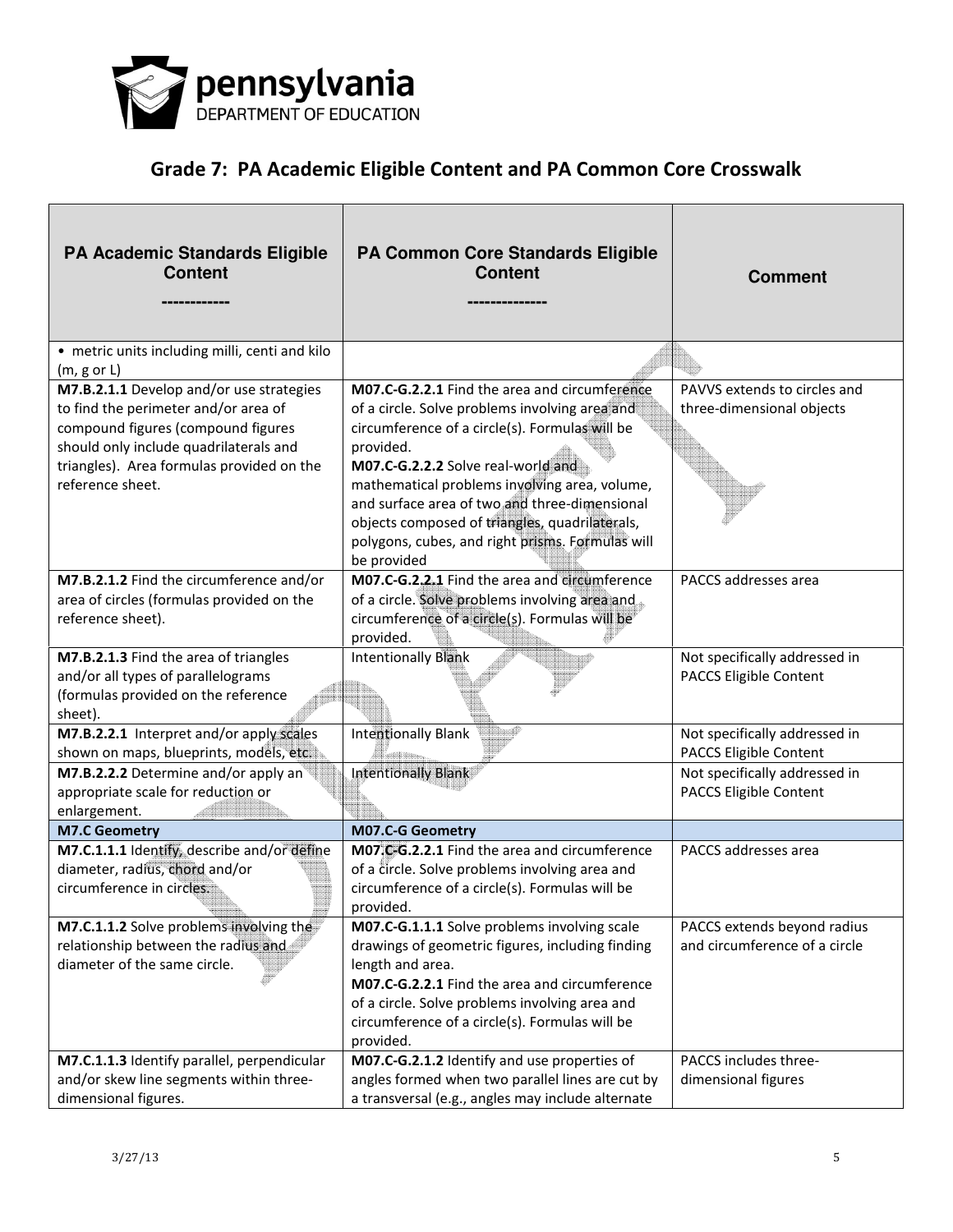

| <b>PA Academic Standards Eligible</b><br><b>Content</b>                                                                                                                                                                                                                                  | PA Common Core Standards Eligible<br><b>Content</b>                                                                                                                                                                                                                                                                                                                                                   | <b>Comment</b>                                                                                                                                                                                                                 |
|------------------------------------------------------------------------------------------------------------------------------------------------------------------------------------------------------------------------------------------------------------------------------------------|-------------------------------------------------------------------------------------------------------------------------------------------------------------------------------------------------------------------------------------------------------------------------------------------------------------------------------------------------------------------------------------------------------|--------------------------------------------------------------------------------------------------------------------------------------------------------------------------------------------------------------------------------|
|                                                                                                                                                                                                                                                                                          | interior, alternate exterior, vertical,<br>corresponding).<br>M07.C-G.1.1.4 Describe the two-dimensional<br>figures that result from slicing three-dimensional<br>figures.<br>Example: Describe plane sections of right.<br>rectangular prisms and right rectangular<br>pyramids                                                                                                                      |                                                                                                                                                                                                                                |
| M7.C.1.2.1 Identify and/or use polygons<br>that is similar and/or congruent, given<br>either measurements or tic and angle<br>marks.                                                                                                                                                     | M07.C-G.2.1.1 Identify and use properties of<br>supplementary, complementary, and adjacent<br>angles in a multistep problem to write and solve<br>simple equations for an unknown angle in a<br>figure.<br>M07.C-G.1.1.3 Use and apply the triangle<br>inequality theorem.                                                                                                                            | PACCS extends further into the<br>properties of polygons                                                                                                                                                                       |
| M7.C.1.2.2 Identify corresponding sides<br>and/or angles of congruent or similar<br>polygons.                                                                                                                                                                                            | M07.C-G.1.1.2 Identify or describe the properties<br>of all types of triangles based on angle and side<br>measure.                                                                                                                                                                                                                                                                                    | PACCS also describes properties                                                                                                                                                                                                |
| M7.C.3.1.1 Plot and/or identify ordered<br>pairs on a coordinate plane (all four<br>quadrants).                                                                                                                                                                                          | <b>Intentionally Blank</b>                                                                                                                                                                                                                                                                                                                                                                            | Not specifically addressed in<br>PACCS Eligible Content                                                                                                                                                                        |
| M7.C.3.1.2 Identify Quadrants I, II, III, IV,<br>the x- & y-axes and the origin on a<br>coordinate plane.                                                                                                                                                                                | <b>Intentionally Blank</b>                                                                                                                                                                                                                                                                                                                                                                            | Not specifically addressed in<br><b>PACCS Eligible Content</b>                                                                                                                                                                 |
| <b>M7.D Algebraic Concepts</b>                                                                                                                                                                                                                                                           | <b>M07.B-E Expressions and Equations</b>                                                                                                                                                                                                                                                                                                                                                              |                                                                                                                                                                                                                                |
| M7.D.1.1.1 Describe, extend or find a<br>missing element of a pattern (show 3<br>repetitions of the pattern)<br>• fractions or decimals - may use only one<br>operation from +, - or x<br>• whole numbers - may use only one<br>operation from $+$ , $-$ , $x$ , $\mathbb{Z}$ or squares | M07.B-E.1.1.1 Apply properties of operations to<br>add, subtract, factor, and expand linear<br>expressions with rational coefficients.<br>Example 1: The expression $1/2 \cdot (x + 6)$ is<br>equivalent to $1/2 \cdot x + 3$ .<br>Example 2: The expression $5.3 - y + 4.2$ is<br>equivalent to $9.5 - y$ (or $-y + 9.5$ ).<br>Example 3: The expression $4w - 10$ is equivalent<br>to $2(2w - 5)$ . | PACCS does not include simplify<br>algebraic expressions PACCS<br>examples focus more on real life<br>situations PACCS includes<br>graphing the solution set for<br>inequalities focus on 2-step<br>equations and inequalities |
| M7.D.2.1.1 Select and/or use appropriate<br>strategies to solve one-step equations (no<br>negative numbers).                                                                                                                                                                             | M07.B-E.2.1.1 Apply properties of operations to<br>calculate with numbers in any form; convert<br>between forms as appropriate.<br>Example: If a woman making \$25 an hour gets a                                                                                                                                                                                                                     | PACCS extends beyond one-step<br>equations                                                                                                                                                                                     |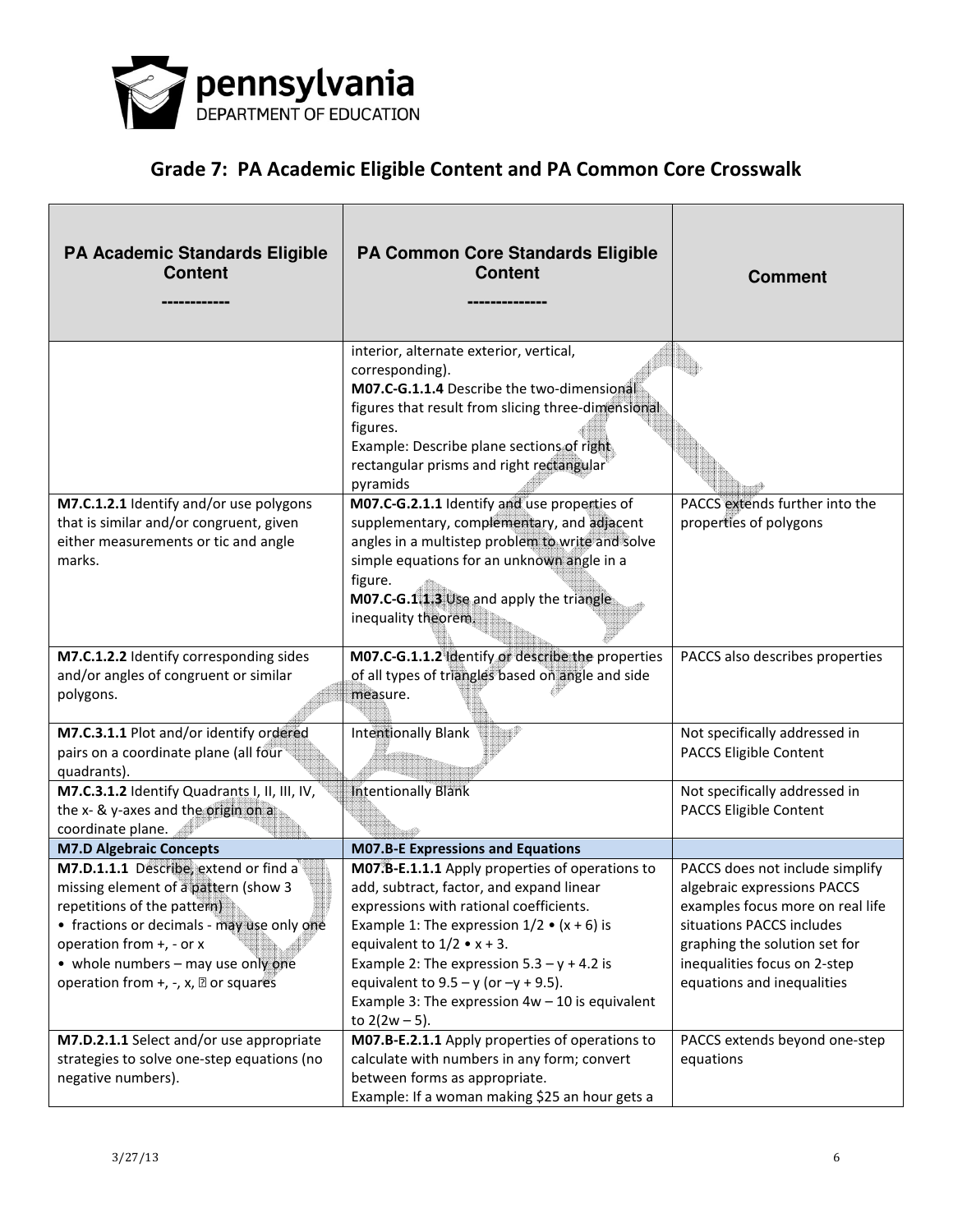

| <b>PA Academic Standards Eligible</b><br><b>Content</b>                                                                                                                                    | <b>PA Common Core Standards Eligible</b><br><b>Content</b>                                                                                                                                                                                                                                                                                                                                                                                                                                                                                                                                              | <b>Comment</b>                                                                                                                                                                                    |
|--------------------------------------------------------------------------------------------------------------------------------------------------------------------------------------------|---------------------------------------------------------------------------------------------------------------------------------------------------------------------------------------------------------------------------------------------------------------------------------------------------------------------------------------------------------------------------------------------------------------------------------------------------------------------------------------------------------------------------------------------------------------------------------------------------------|---------------------------------------------------------------------------------------------------------------------------------------------------------------------------------------------------|
|                                                                                                                                                                                            | 10% raise, she will make an additional 1/10 of<br>her salary an hour, or \$2.50, for a new salary of<br>\$27.50 (or $1.1 \times$ \$25 = \$27.50).<br>M07.B-E.2.2.2 Solve word problems leading to<br>inequalities of the form $px + q > r$ or $px + q < r$ ,<br>where p, q, and are specific rational numbers,<br>and graph the solution set of the inequality.<br>Example: A salesperson is paid \$50 per week plus<br>\$3 per sale. This week she wants her pay to be at<br>least \$100. Write an inequality for the number of<br>sales the salesperson needs to make, and<br>describe the solutions. |                                                                                                                                                                                                   |
| M7.D.2.1.2 Use substitution of one and/or<br>two variables to simplify expressions<br>(whole numbers only - use order of<br>operations).                                                   | M07.B-E.2.2.1 Solve word problems leading to<br>equations of the form $px + q = r$ and $p(x + q) = r$ ,<br>where p, q, and are specific rational numbers.<br>Example: The perimeter of a rectangle is 54 cm.<br>Its length is 6 cm. What is its width?                                                                                                                                                                                                                                                                                                                                                  | PACCs examples focus more on<br>real life situations PACCS includes<br>graphing the solution set for<br>inequalities focus on 2-step<br>equations and inequalities                                |
| M7.D.2.2.1 Identify expressions, equations<br>or inequalities that model mathematical<br>situations (using whole numbers or<br>decimals, no more than two operations and<br>one variable). | M07.B-E.2.2.2 Solve word problems leading to<br>inequalities of the form $px + q > r$ or $px + q < r$ ,<br>where p, q, and are specific rational numbers,<br>and graph the solution set of the inequality.<br>Example: A salesperson is paid \$50 per week plus<br>\$3 per sale. This week she wants her pay to be at<br>least \$100. Write an inequality for the number of<br>sales the salesperson needs to make, and<br>describe the solutions.                                                                                                                                                      | PACCS extends into inequalities                                                                                                                                                                   |
| M7.D.3.1.1 Solve problems involving a<br>constant rate of change (e.g., word<br>problems, graphs or data tables).                                                                          | <b>Intentionally Blank</b>                                                                                                                                                                                                                                                                                                                                                                                                                                                                                                                                                                              | Not specifically addressed in<br>PACCS Eligible Content                                                                                                                                           |
| <b>M7.D.3.1.2</b> Describe and/or use the<br>relationship of data displayed on a rate of<br>change graph (e.g., how does the x-axis<br>data relate to the y-axis data).                    | Intentionally Blank                                                                                                                                                                                                                                                                                                                                                                                                                                                                                                                                                                                     | Not specifically addressed in<br>PACCS Eligible Content                                                                                                                                           |
| <b>Intentionally Blank</b>                                                                                                                                                                 | M07.B-E.2.3.1 Determine the reasonableness of<br>an answer(s), or interpret the solution(s) in the<br>context of the problem.<br>Example: If you want to place a towel bar that is<br>9 3/4 inches long in the center of a door that is<br>27 1/2 inches wide, you will need to place the<br>bar about 9 inches from each edge; this estimate                                                                                                                                                                                                                                                           | Not specifically addressed in PA<br>Academic Standards Eligible<br>Content.<br>In transitioning to PACCS, these<br>specific statements will be<br>assessed and should be explicitly<br>addressed. |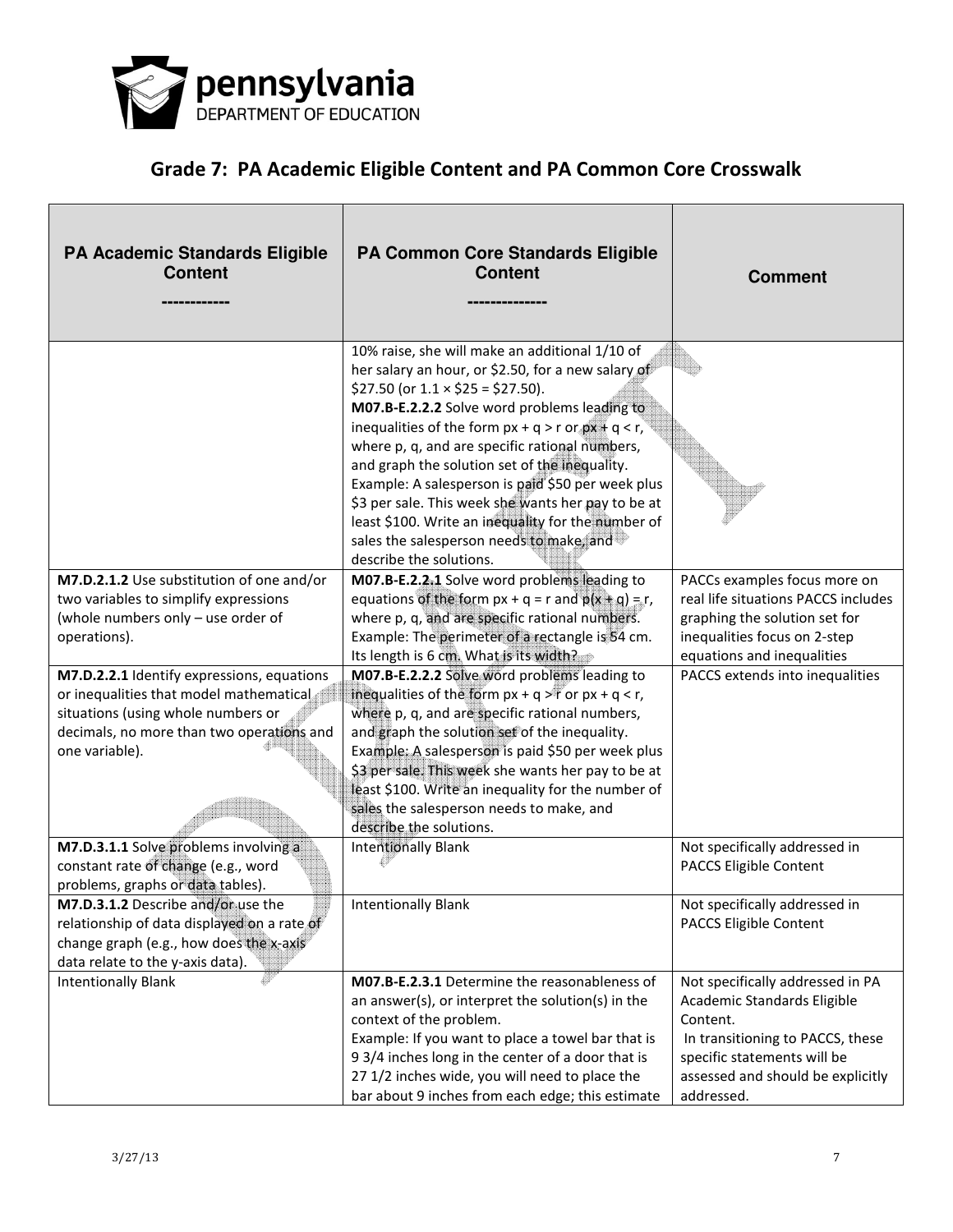

| <b>PA Academic Standards Eligible</b><br><b>Content</b> | <b>PA Common Core Standards Eligible</b><br><b>Content</b>                                   | <b>Comment</b>                   |
|---------------------------------------------------------|----------------------------------------------------------------------------------------------|----------------------------------|
|                                                         | can be used as a check on the exact                                                          |                                  |
| <b>M7.E Data Analysis and Probability</b>               | computation.<br><b>M07.D-S Statistics and Probability</b>                                    |                                  |
| M7.E.1.1.1 Analyze data and/or answer                   | M07.D-S.1.1.1 Determine whether a sample is a                                                | PACCS provides more detail of    |
| questions pertaining to data represented in             | random sample given a real-world situation.                                                  | sample                           |
| histograms, double bar graphs, multiple                 | M07.D-S.1.1.2 Use data from a random sample                                                  |                                  |
| line graphs or stem-and-leaf plots.                     | to draw inferences about a population with an                                                |                                  |
|                                                         | unknown characteristic of interest.                                                          |                                  |
|                                                         | Example 1: Estimate the mean word length in a                                                |                                  |
|                                                         | book by randomly sampling words from the                                                     |                                  |
|                                                         | book.                                                                                        |                                  |
|                                                         | Example 2: Predict the winner of a school                                                    |                                  |
|                                                         | election based on randomly sampled survey                                                    |                                  |
|                                                         | data.                                                                                        |                                  |
| M7.E.2.1.1 Identify/calculate the mean                  | M07.D-S.1.1.2 Use data from a random sample                                                  | PACCS also focuses on estimation |
| (average), median, mode or range of a set               | to draw inferences about a population with an                                                |                                  |
| of data.                                                | unknown characteristic of interest.                                                          |                                  |
|                                                         | Example 1: Estimate the mean word length in a                                                |                                  |
|                                                         | book by randomly sampling words from the                                                     |                                  |
|                                                         | book.                                                                                        |                                  |
|                                                         | Example 2: Predict the winner of a school                                                    |                                  |
|                                                         | election based on randomly sampled survey                                                    |                                  |
|                                                         | data.                                                                                        |                                  |
| M7.E.2.1.2 Decide/choose which measure                  | M07.D-S.2.1.1 Compare two numerical data                                                     | PACCS extends into comparison    |
| of central tendency (mean, median, mode                 | distributions using measures of center and                                                   | of measures of center            |
| or range) would be most appropriate for a               | variability.                                                                                 |                                  |
| given situation.                                        | Example 1: The mean height of players on the                                                 |                                  |
|                                                         | basketball team is 10 cm greater than the mean                                               |                                  |
|                                                         | height of players on the soccer team. This                                                   |                                  |
|                                                         | difference is equal to approximately twice the                                               |                                  |
|                                                         | variability (mean absolute deviation) on either<br>team. On a line plot, note the difference |                                  |
|                                                         | between the two distributions of heights.                                                    |                                  |
|                                                         | Example 2: Decide whether the words in a                                                     |                                  |
|                                                         | chapter of a seventh-grade science book are                                                  |                                  |
|                                                         | generally longer than the words in a chapter of a                                            |                                  |
|                                                         | fourth grade science book.                                                                   |                                  |
| M7.E.3.1.1 Find the theoretical probability             | M07.D-S.3.2.1 Determine the probability of a                                                 | PACCS also asks for predictions  |
| of a simple and/or compound event                       | chance event given relative frequency. Predict                                               | and using organizers             |
| (answer written as a fraction in lowest                 | the approximate relative frequency given the                                                 |                                  |